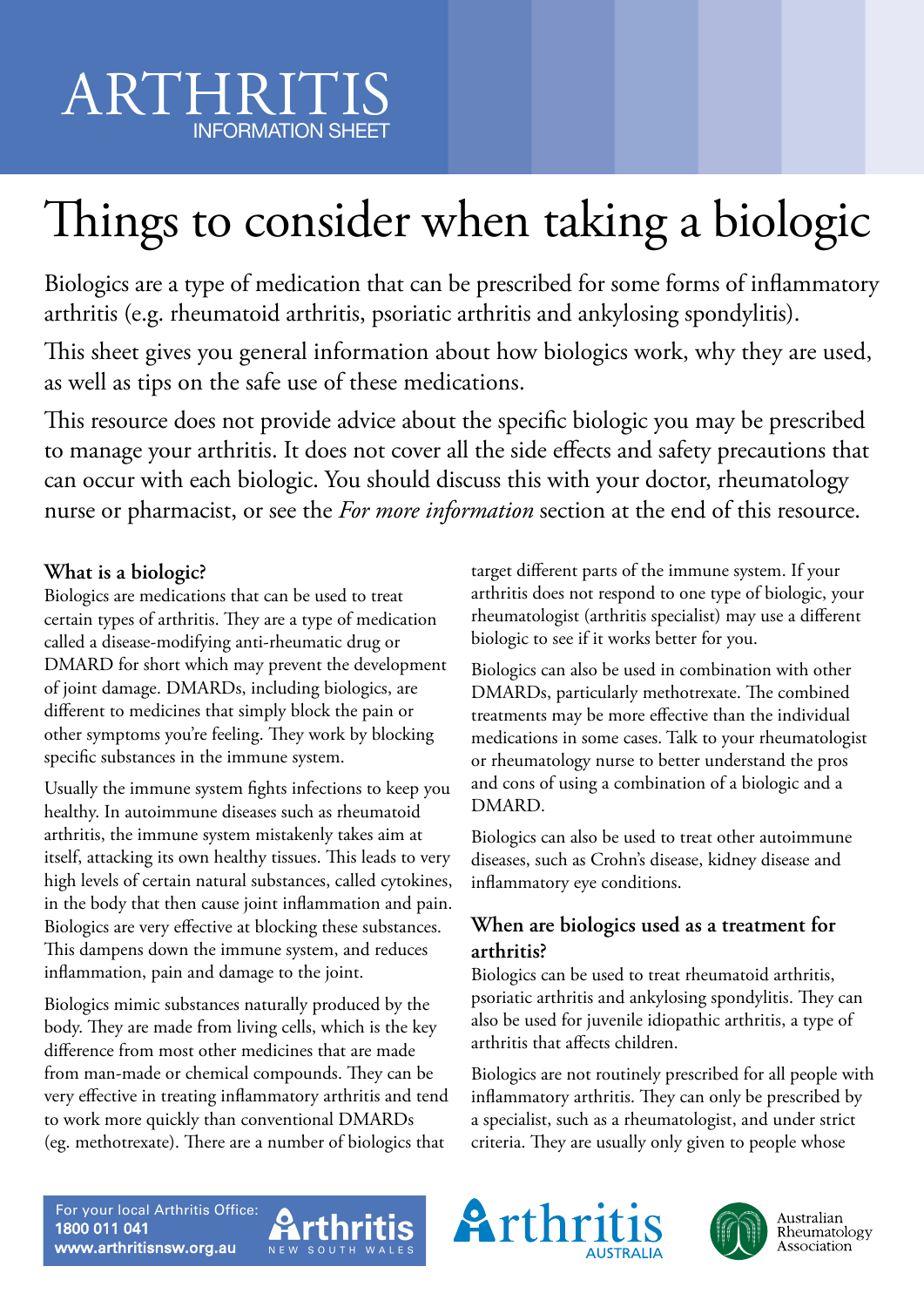arthritis has not responded to conventional DMARDs or who have had side effects from them. The decision to prescribe biologics is not made lightly and it is normal to need time to consider the pros and cons of using this type of medication. Work with your rheumatologist and rheumatology nurse to understand why biologics have been recommended and communicate any concerns or fears you might have so that they can support you to make the best decision.

## **Types of biologics**

There are currently five different types of biologics available. Each targets a different part of the immune system to help reduce inflammation and joint damage. These are:

| <b>Type</b>                                               | <b>Name</b>                                                         | <b>Brand name</b>                                 | <b>Biosimilar brand</b><br>name                                                  | Substance targeted     | <b>Additional</b><br>information                                                                                  |
|-----------------------------------------------------------|---------------------------------------------------------------------|---------------------------------------------------|----------------------------------------------------------------------------------|------------------------|-------------------------------------------------------------------------------------------------------------------|
| Tumour necrosis<br>factor inhibitors (TNF-<br>inhibitors) | Golimumab<br>Certolizumab<br>Etanercept<br>Adalimumab<br>Infliximab | Simponi<br>Cimzia<br>Enbrel<br>Humira<br>Remicade | <b>Brenzys</b><br>Flixceli, Emisima,<br>Inflectra, Jaximab,<br>Remsima, Reflexis | Tumour necrosis factor | Often the first type of<br>biologic your doctor<br>may try.                                                       |
| Interleukin-6 inhibitor                                   | Tocilizumab                                                         | Actemra                                           |                                                                                  | Interleukin-6          |                                                                                                                   |
| Interleukin-1 inhibitor                                   | Anakinra                                                            | Kineret                                           |                                                                                  | Interleukin-1          | Not government-<br>subsidised and is<br>currently only used in<br>children with juvenile<br>idiopathic arthritis. |
| Targeting<br>B-lymphocytes<br>(B-cells)                   | Rituximab                                                           | Mabthera                                          | B-cells (a type of white<br>blood cell)                                          |                        |                                                                                                                   |
| Targeting<br>T-lymphocytes (T-cells)                      | Abatacept                                                           | Orencia                                           | T-cells (a type of white<br>blood cell)                                          |                        |                                                                                                                   |

### **Biosimilars**

For some biologics, there may be a *biosimilar* medication available. A biosimilar medicine is a copy of a biologic medicine that has been shown to be highly similar to the original medicine.

The nature of biologics means they cannot be copied exactly. Biologic medicines are complex and are produced using living cells so there are minor differences between brands and batches. This is why competitor brands are called biosimilars as they are highly similar but not exactly the same.

Biosimilar medicines are comprehensively tested to establish that they have similar safety and effectiveness

as the original biologic. However, as they are not identical to the original biologic, switching to a biosimilar may not be the right decision in every case, especially if the original biologic is working well for you.

It is important that you and your rheumatologist decide together whether you should keep taking the same medication or whether you could consider a biosimilar. If your rheumatologist wants you to continue with the original medication, they will tick the non-substitute box on your prescription. If the pharmacist asks whether you want to consider a substitution, request the medication that is on the script and not a substitution. Further information about biosimilars is available at **www.arthritisaustralia.com.au**

Your local Arthritis Office has information, education and support for people with arthritis Arthritis NSW Infoline 1800 011 041 www.arthritisnsw.org.au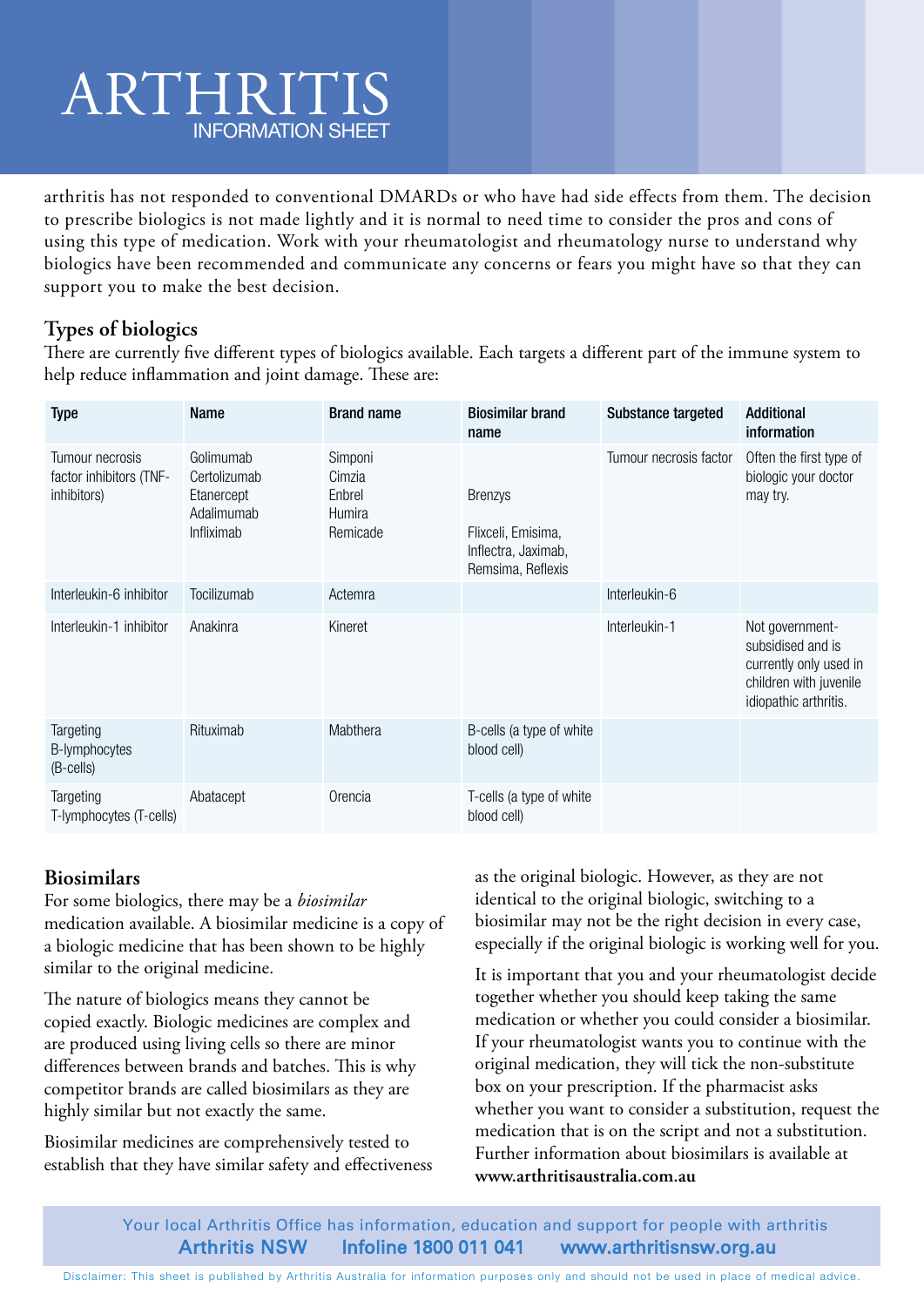## **How are biologics given?**

Most biologics are given as either an infusion (a drip into a vein) or an injection via a needle. Infusions are usually given by a nurse at a hospital or clinic, or sometimes at home. Injections are given via a needle, usually into the stomach area or thigh. Your rheumatologist, rheumatology nurse or pharmacist will usually teach you how to safely do the injection yourself, or teach a trusted friend or family member to do it for you. Alternatively, your GP or their nurse may be able to do the injections for you.

## **How often do I take the biologic?**

Each biologic has its own schedule or frequency of when it is given. Depending on which biologic you are using, you might need to take it daily, weekly, fortnightly, monthly or only a few times per year. Make sure you have a clear understanding from your rheumatologist or rheumatology nurse of how often you need to take your medication so there is no risk of missing a dose or taking too much. As with any medication, it can only be effective if you take it as directed.

**TIP:** Taking a medication once a week, fortnightly or monthly can be difficult to remember. Write it in your diary or set an alarm or reminder in your phone/computer to remind you when to take your next dose.

### **Before starting a biologic**

Before a biologic is prescribed, your rheumatologist will typically talk to you about the following:

- **Infections.** If you have an infection or have a history of chronic (long-term) infection, your doctor will not start you with a biologic until the infection has been treated.
- **History of tuberculosis (TB), hepatitis B or hepatitis C.** Biologics can cause certain bacterial or viral infections to reactivate. Your rheumatologist will often recommend tests for TB and hepatitis before starting a biologic.
- **Live virus vaccines.** Talk to your doctor about your immunisation status and whether any vaccinations

**Arthritis** 

are recommended. Any live virus vaccine needs to be given one to three months before starting a biologic. These include:

- Shingles (herpes zoster) vaccine
- Measles, mumps and rubella vaccine
- Oral polio vaccine
- BCG vaccine
- Some travel vaccines, such as typhoid, small pox and yellow fever vaccines.
- **Other vaccines.** Your doctor will usually recommend certain vaccines, such as the flu vaccine, pneumovax and Hep B, before starting treatment.
- **Future surgery.** Treatment with a biologic may be postponed if you are planning on having surgery.
- **Smoking.** It is recommended to stop smoking while you are taking a biologic.
- **Latex allergy.** Let your doctor know if you have an allergy to latex as some of the equipment used to inject certain biologics may contain latex. Most companies are also releasing latex-free products which may be more suitable.

#### **Safety**

Biologics can be positively life-changing medications for people with inflammatory arthritis. They are very effective in dampening the immune system and inflammation. However, the immune system also has an important role in protecting you from infections and illness. Your rheumatologist will aim to find the biologic and the dose that allows you to achieve a balance between the risk of side effects and controlling the arthritis.

#### **Infections**

One of the unwanted effects of using a biologic is an increased risk of infection. You may experience mild infections, such as colds and sinusitis, more often than usual. These minor infections may also last longer than normal. More importantly, the minor infections can lead to more serious infections such as pneumonia. Your doctor or rheumatology nurse will advise you which symptoms of infection are mild and do not need

For your local Arthritis Office: 1800 011 041 www.arthritisnsw.org.au





Australian Rheumatology Association